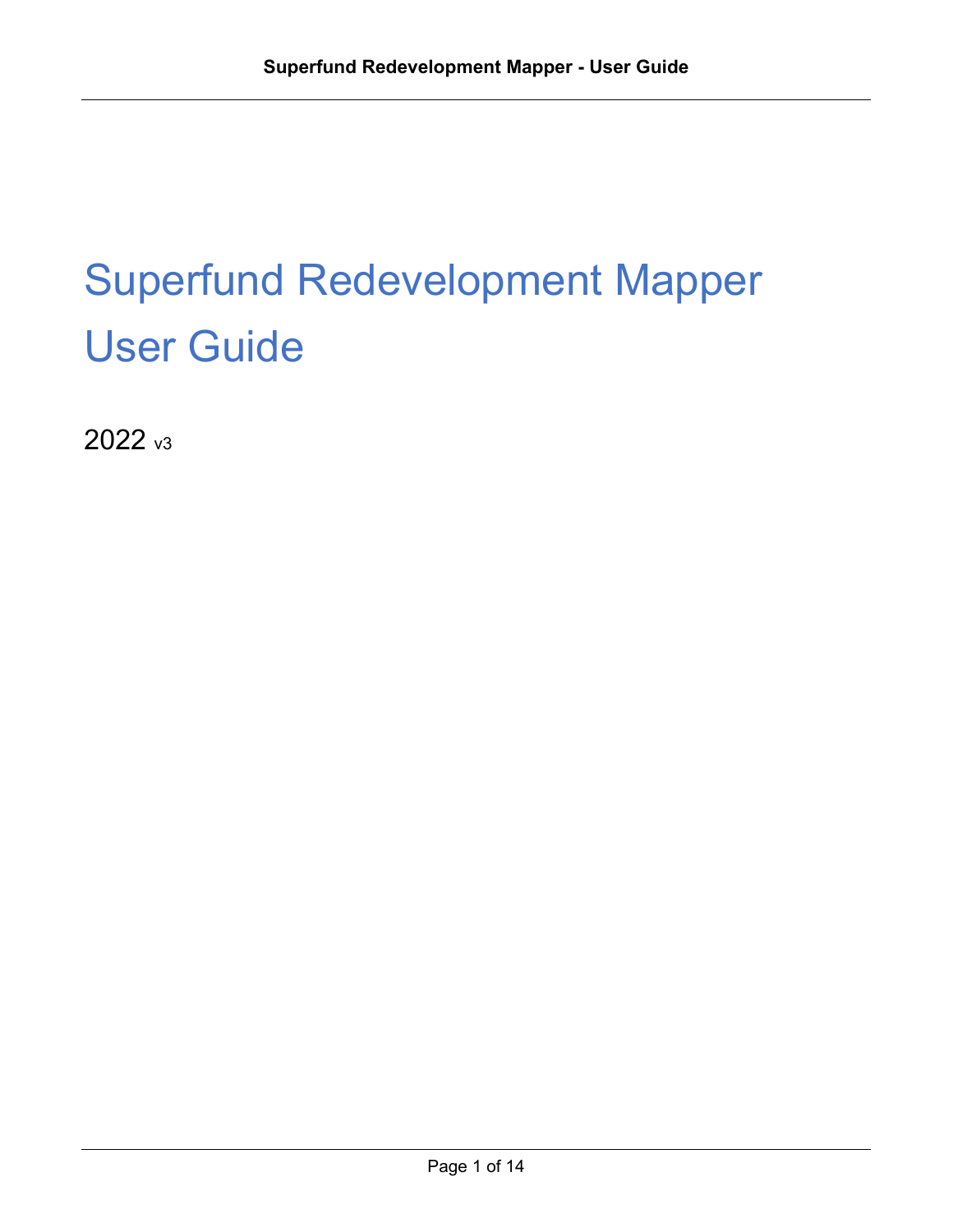# **Table of Contents**

|    | <b>Section</b> |      |  |  |  |  |
|----|----------------|------|--|--|--|--|
| А. |                |      |  |  |  |  |
| В. |                |      |  |  |  |  |
|    | 1 <sub>1</sub> |      |  |  |  |  |
|    |                | 1.1. |  |  |  |  |
|    |                | 1.2. |  |  |  |  |
|    | 2.             |      |  |  |  |  |
|    |                | 2.1. |  |  |  |  |
|    |                | 2.2. |  |  |  |  |
|    |                | 2.3. |  |  |  |  |
|    |                | 2.4. |  |  |  |  |
|    |                | 2.5. |  |  |  |  |
| C. |                |      |  |  |  |  |
|    | $\mathbf{1}$ . |      |  |  |  |  |
|    | 2.             |      |  |  |  |  |
|    |                | 2.1. |  |  |  |  |
|    |                | 2.2. |  |  |  |  |
|    |                | 2.3. |  |  |  |  |
| D. |                |      |  |  |  |  |
|    | 1 <sub>1</sub> |      |  |  |  |  |
|    |                | 1.1. |  |  |  |  |
|    |                | 1.2. |  |  |  |  |
|    |                | 1.3. |  |  |  |  |
|    |                | 1.4. |  |  |  |  |
|    |                | 1.5. |  |  |  |  |
|    | 2.             |      |  |  |  |  |
|    |                | 2.1. |  |  |  |  |
|    |                | 2.2. |  |  |  |  |
|    |                | 2.3. |  |  |  |  |
|    |                | 2.4. |  |  |  |  |
|    | 3.             |      |  |  |  |  |
|    |                | 3.1. |  |  |  |  |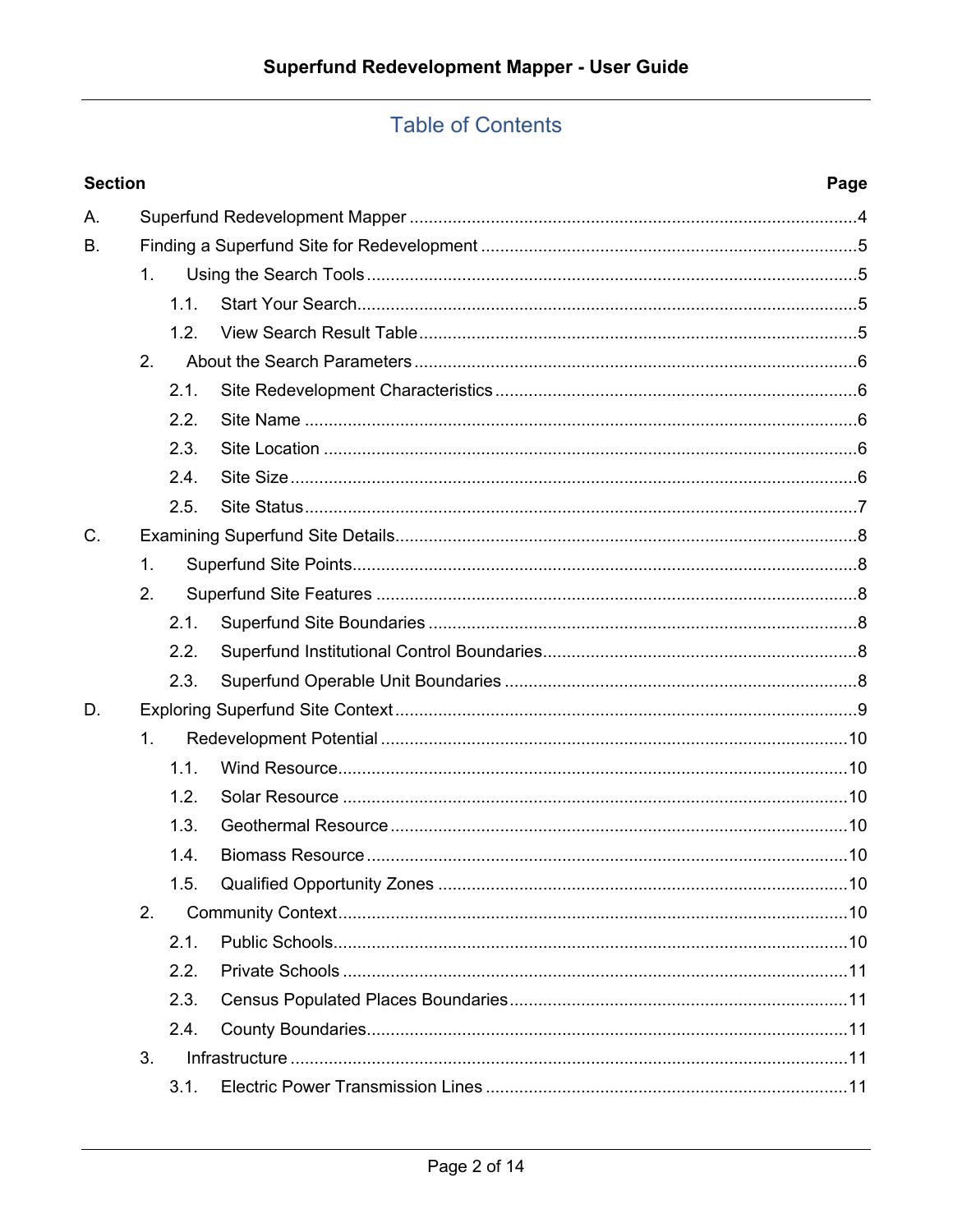# Superfund Redevelopment Mapper - User Guide

|    |    | 3.2  |  |
|----|----|------|--|
|    |    | 3.3. |  |
|    | 4. |      |  |
|    |    | 41   |  |
|    |    | 4.2. |  |
|    |    | 4.3. |  |
|    | 5. |      |  |
|    |    | 51   |  |
|    |    |      |  |
| Е. |    |      |  |
| E. |    |      |  |
| G. |    |      |  |
| H. |    |      |  |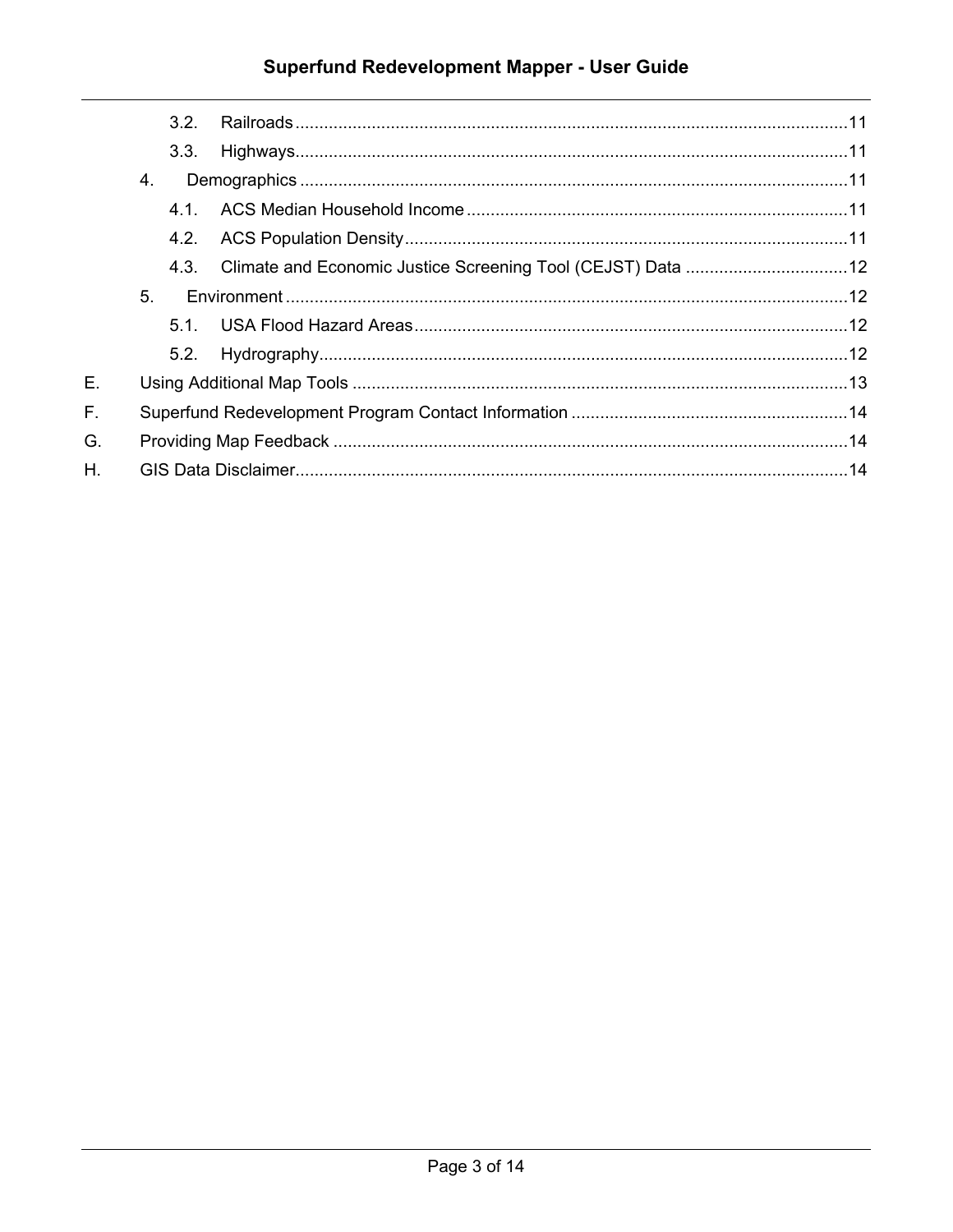## <span id="page-3-0"></span>A. Superfund Redevelopment Mapper

EPA's Superfund program is responsible for cleaning up some of the nation's most contaminated lands and responding to environmental emergencies, oil spills and natural disasters. To protect public health and the environment, the Superfund program focuses on making a visible and lasting difference in communities, ensuring that people can live and work in healthy, vibrant places.

EPA encourages the use of sites at any point in the cleanup process where a property can be used safely. While EPA does not own site properties, the Agency plays an important regulatory role at these sites by selecting and overseeing cleanup efforts to address contamination. Understandably, landowners, developers and prospective purchasers are interested in EPA's role at site properties.

EPA's Superfund Redevelopment Mapper ("app") provides the key information stakeholders and land managers need to make timely business decisions, address reuse barriers and plan for the future use of these areas. It includes site information, community context and links to relevant resources. This User Guide includes instructions for navigating the app as well as links to more resources.

To access the app, please visit [https://arcg.is/08eKXP.](https://arcg.is/08eKXP)

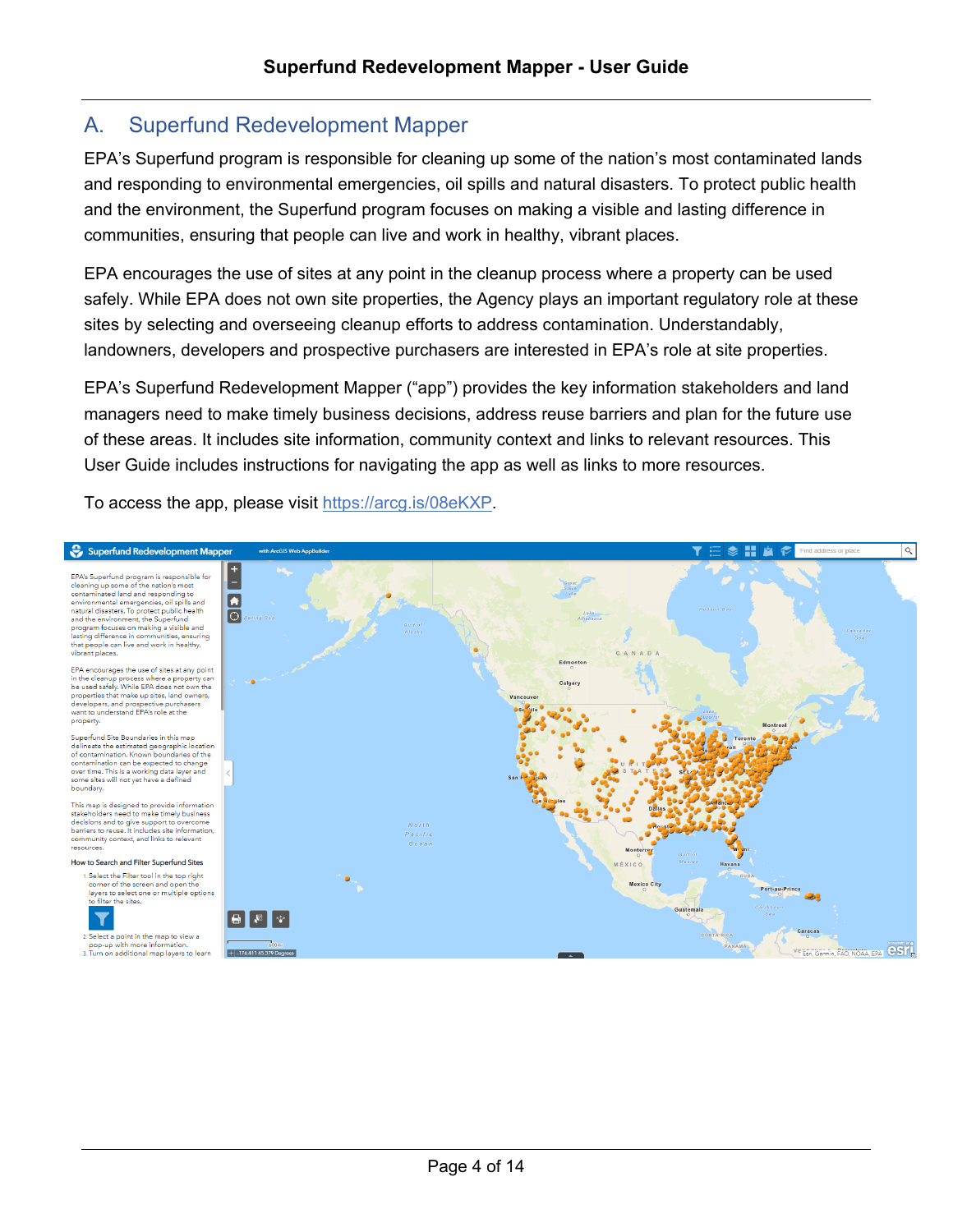# <span id="page-4-0"></span>B. Finding a Superfund Site for Redevelopment

The app's map includes all proposed, current and deleted National Priorities List (NPL) Superfund sites and Superfund Alternative Approach (SAA) Agreement sites. These sites can be searched and filtered using several parameters, including redevelopment context (i.e., proximity to transportation and energy infrastructure), location, size, site status and site name.

*Please note: The app does not yet include Superfund removal response sites. These areas can also be redeveloped.*

- <span id="page-4-2"></span><span id="page-4-1"></span>1. Using the Search Tools
	- 1.1. Start Your Search
		- **a.** Select the Filter tool in the top right corner of the screen.



| <b>Find Superfund Sites</b>        |  |
|------------------------------------|--|
| Superfund Site Points              |  |
| Site Redevelopment Characteristics |  |
| Site Name                          |  |
| Site Location                      |  |
| Site Size                          |  |
| Site Status                        |  |

- **c.** Select a point in the map to view a pop-up with more information, or select multiple points using the Select tool in the bottom left corner of the map. You must de-select the item manually, by clicking the Clear button.
- **d.** The points shown on the map will update and the map will re-center as the filter changes.



- <span id="page-4-3"></span>1.2. View Search Result Table
	- **a.** Select the up arrow in the center of the bottom of the map.
	- **b.** Export the search results to a text file by selecting Options in the top left corner of the table and selecting Export to CSV.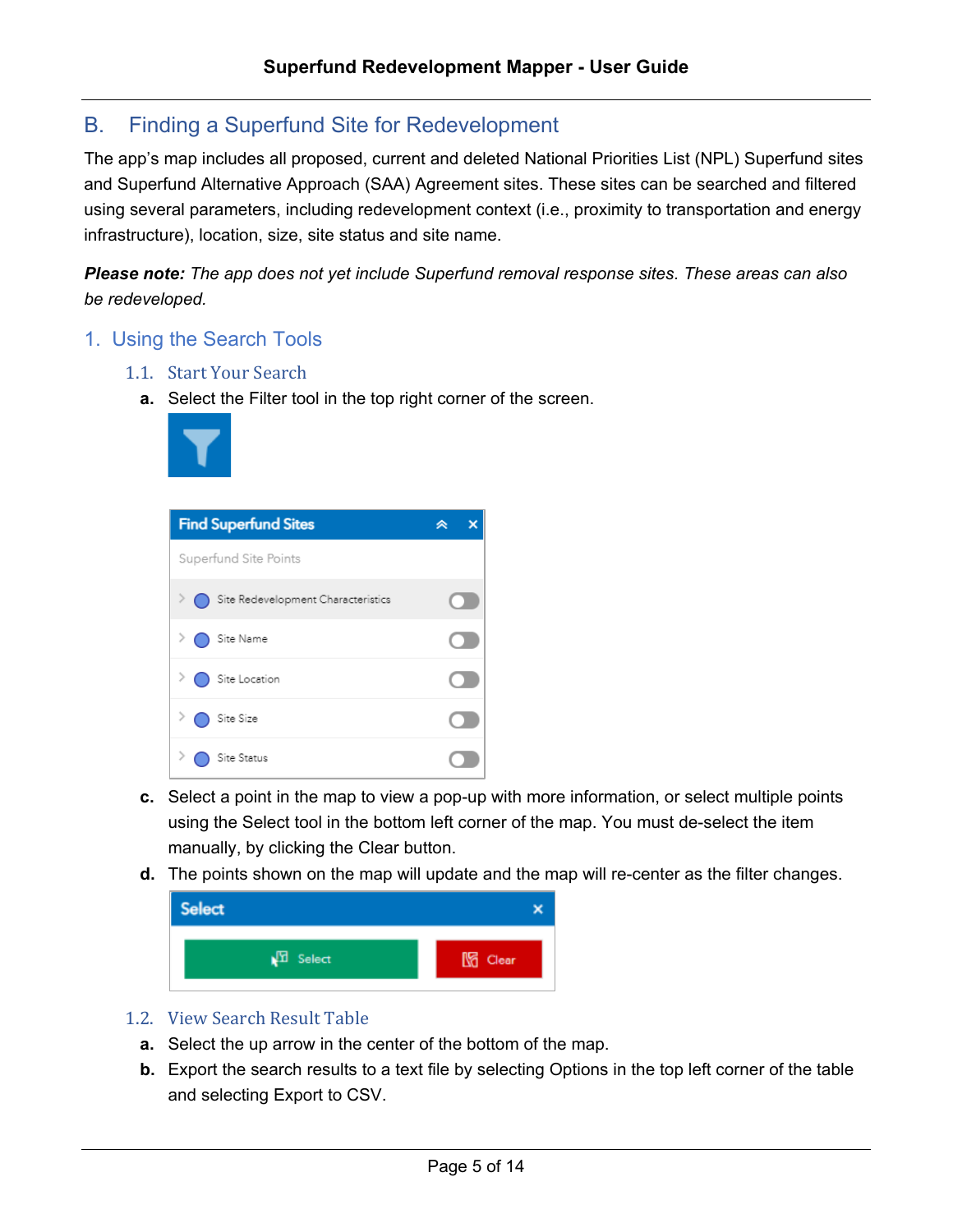#### <span id="page-5-0"></span>2. About the Search Parameters

#### <span id="page-5-1"></span>2.1. Site Redevelopment Characteristics

- a. **In Opportunity Zone:** Under certain conditions, new investments in these zones may be eligible for preferential tax treatment. First designated in 2018, the zones are designed to attract private investment and strengthen the financial viability of redevelopment projects. They cover parts of all 50 states, the District of Columbia and five U.S. territories. To learn more, visit the [Superfund Redevelopment Opportunity Zones webpage.](https://www.epa.gov/superfund-redevelopment-initiative/superfund-redevelopment-using-opportunity-zone-tax-incentives)
- b. **Near Interstate:** Filter sites using this parameter if highway access is important for your development project. Interstate data come from the U.S. Census Bureau's 2019 national [roads geodatabase.](https://www.census.gov/geographies/mapping-files/time-series/geo/tiger-geodatabase-file.html)
- c. **Near Railroad:** Filter sites using this parameter if your development project requires rail access. Railroad data come from the [U.S. Census Bureau's 2019 national rails geodatabase.](https://www.census.gov/geographies/mapping-files/time-series/geo/tiger-geodatabase-file.html)
- d. **Near Electrical Power Transmission Lines:** Use this filter if you are interested in energy sector-related development. Power transmission line data come from [ArcGIS Online](https://www.arcgis.com/home/item.html?id=70512b03fe994c6393107cc9946e5c22) and are provided by the [Homeland Infrastructure Foundation Level Database.](https://gii.dhs.gov/HIFLD)
- e. **Urban/Rural:** The app categorizes sites using the [U.S. Census Bureau's 2010 urban-rural](https://www.census.gov/programs-surveys/geography/guidance/geo-areas/urban-rural/2010-urban-rural.html)  [classification](https://www.census.gov/programs-surveys/geography/guidance/geo-areas/urban-rural/2010-urban-rural.html) system (urbanized areas of 50,000 or more people, urban clusters of at least 2,500 and less than 50,000 people, and rural areas that include all other areas not included in an urban area).

#### <span id="page-5-2"></span>2.2. Site Name

Select name from dropdown or type a word in the search bar to filter the list. Many sites are known by multiple names – if searching by site name does not identify your site of interest, search by site alias instead or trying panning and zooming the map to the area of interest. Please note that some sites include multiple property parcels.

#### <span id="page-5-3"></span>2.3. Site Location**[1](#page-5-5)**

Search by state, city or [EPA Region.](https://www.epa.gov/aboutepa/epa-organization-chart#regional) You can also enter address information into the search bar in the top right-hand corner to zoom in on the map to a location of interest.

#### <span id="page-5-4"></span>2.4. Site Size

Search for sites within a certain acreage range. Please note that some sites contain multiple properties, or portions of properties, and site acreage is not necessarily equivalent to developable acreage. In addition, some sites have incomplete acreage data, so the filter

<span id="page-5-5"></span><sup>1</sup> Each site's location is estimated using a single latitude/longitude coordinate for the purposes of identifying sites in Opportunity Zones and measuring proximity to infrastructure. As a result, this is a rough estimate that does not reflect the size and geographic extent of each site. While the site point might not be located near a highway or in an Opportunity Zone, part of the site might be in or near these areas.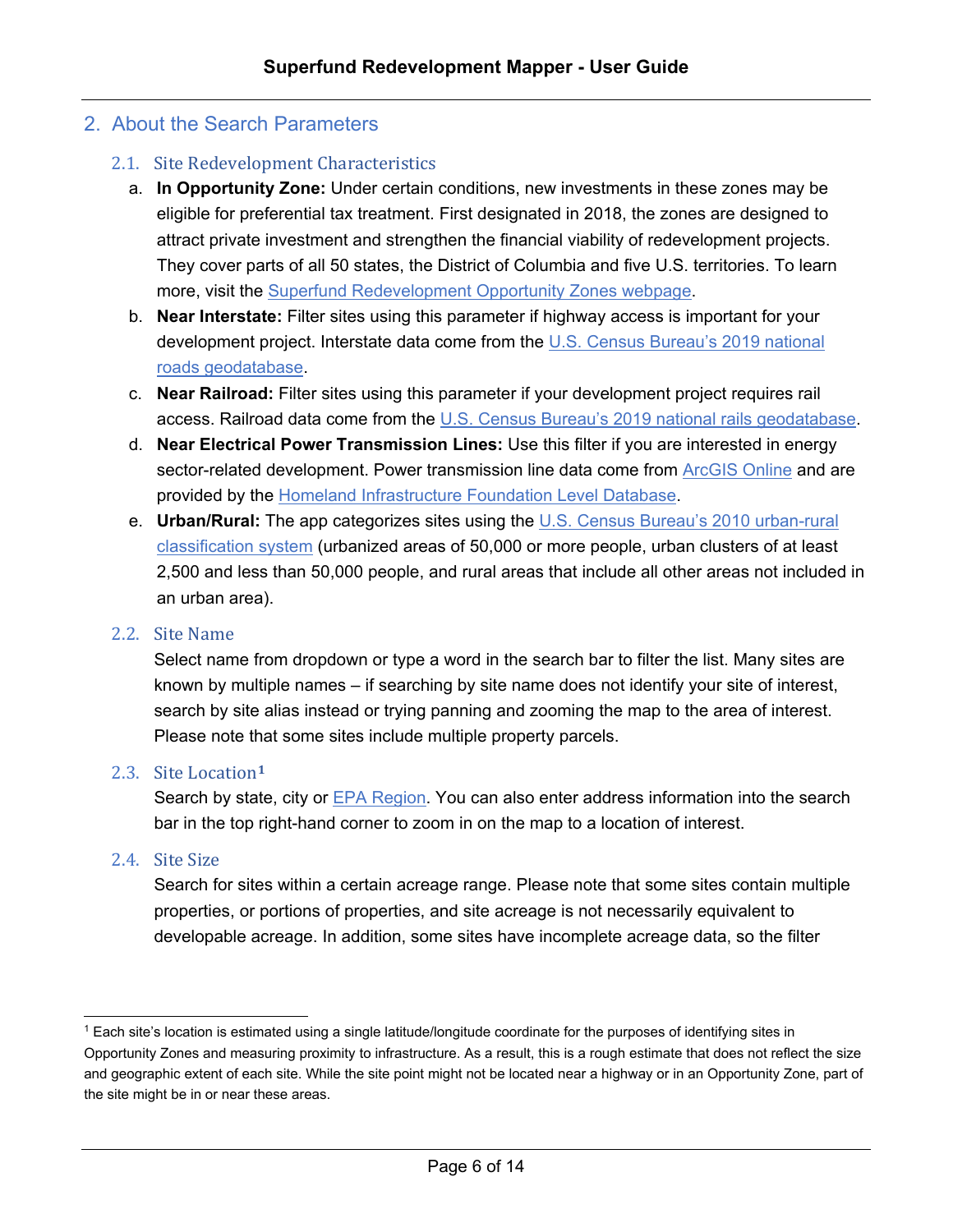returns sites that have no acreage data in addition to sites with acreage values in your specified range.

#### <span id="page-6-0"></span>2.5. Site Status

- 1. **NPL Status:** The National Priorities List [\(NPL\)](https://www.epa.gov/superfund/basic-npl-information) is the list of sites of national priority among the known releases or threatened releases of hazardous substances, pollutants or contaminants throughout the United States and its territories. The NPL helps EPA identify which sites warrant further investigation. Within the app, the NPL status of a site will be denoted with the following abbreviations:
	- $\bullet$  D = Deleted from the NPL
	- $\bullet$   $F =$  Final NPL
	- $\bullet$  N = Not on the NPL
	- $\bullet$   $\phantom{1}$  P = Proposed for the NPL
	- $\bullet$  R = Removed from the NPL
- b. **Construction Complete:** [Construction Completion](https://www.epa.gov/superfund/superfund-remedial-action-project-completion-and-construction-completions#general_anchor) is a sitewide cleanup performance measure that documents the completion of physical construction of all cleanup actions, including actions to address all immediate threats and to bring all long-term threats under control.
- c. **In Reuse or Continued Use:** A site identified as being **in reuse** refers to a site or a portion of a site where a new use, or uses, are occurring such that there has been a change in the type of use (e.g., from industrial to commercial) or a previously unused property now supports a specific use. This means that customers, visitors, employees and residents (or animals and plants, in the case of ecological reuse) use the site or portion of the site for its intended purpose. A site identified as being **in continued use** refers to a site or a portion of the site being used in the same general way as when the site was first subject to Superfund review.
- d. **Superfund Alternative Approach (SAA) Sites:** The [Superfund Alternative Approach](https://www.epa.gov/enforcement/superfund-alternative-approach) (SAA) uses the same investigation and cleanup process and standards that are used for sites listed on the NPL. The SAA approach is an alternative to listing a site on the NPL; it is not an alternative to Superfund or the Superfund process.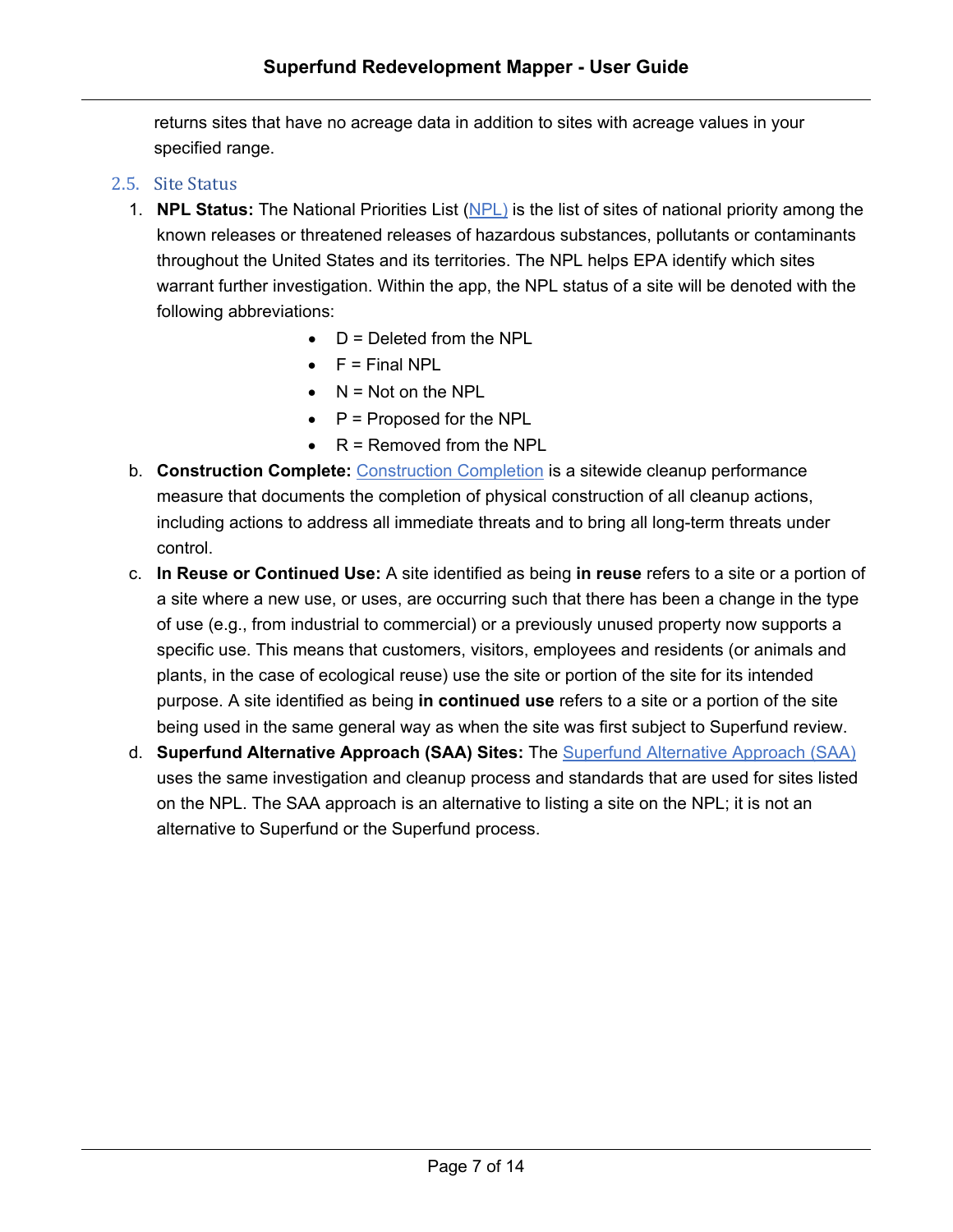# <span id="page-7-0"></span>C. Examining Superfund Site Details

Once you have identified sites of interest, you can find more details and links to more information in the features in the Superfund site data layers. Access the site data layers by selecting the View Site Context icon in the top right-hand corner of the map.



To turn each layer on and off, check and uncheck the box to the left of the layer name. The feature layers include:

### <span id="page-7-1"></span>1. Superfund Site Points

Each site's location is represented by an orange circle marking a single latitude/longitude coordinate. Click on the point feature to learn more and find a link to the site profile page with information on site history, cleanup and redevelopment (if applicable) as well as site documents.

*Please note: The site point features do not reflect sites' size or geographic extent.*

#### <span id="page-7-2"></span>2. Superfund Site Features

For selected sites, more map data are available. These layers are not visible until the map is zoomed into an appropriate level for their display – they will be grayed out until the zoom level activates them. If you zoom into a site point, the layers are activated and you do not see more features, there are none available for your site of interest.

#### 2.1. [Superfund Site Boundaries](https://epa.maps.arcgis.com/home/item.html?id=d6e1591d9a424f1fa6d95a02095a06d7)

<span id="page-7-3"></span>These boundaries delineate the estimated geographic location of contamination related to a site. Known boundaries of the contamination can be expected to change over time. This is a working data layer and some sites will not yet have a defined boundary. EPA anticipates that this data layer will be complete in September 2021. Click on the boundary feature to learn more, including a link to the documentation for the site boundary (available for some sites). *Source: EPA Office of Land and Emergency Management (OLEM) and Office of Mission Support.*

#### 2.2. [Superfund Institutional Control Boundaries](https://epa.maps.arcgis.com/home/item.html?id=27cd1f0c43904460b27e9ab21449519b)

<span id="page-7-4"></span>These administrative or legal property use restrictions can play an important role in site cleanup because they reduce exposure to contamination by limiting land or resource use. They also guide human behavior. For instance, declarations of restrictive covenants prevent land uses that are not consistent with the level of cleanup. Click on the feature to learn more, including a link to more information about the limitation and the source of the information (available for some sites). *Source: EPA Office of Land and Emergency Management (OLEM).*

#### 2.3. [Superfund Operable Unit Boundaries](https://epa.maps.arcgis.com/home/item.html?id=9fc96f0061304b02bfed55c40f2cd948)

<span id="page-7-5"></span>These areas are parts of a site that may be divided into several distinct areas depending on the complexity of the problems associated with the site. *[Review disclaimer](https://epa.maps.arcgis.com/home/item.html?id=9fc96f0061304b02bfed55c40f2cd948)*. Click on the feature to learn more, including a link to more information about the limitation and the source of the information (available for some sites). *Source: EPA Office of Land and Emergency Management (OLEM).*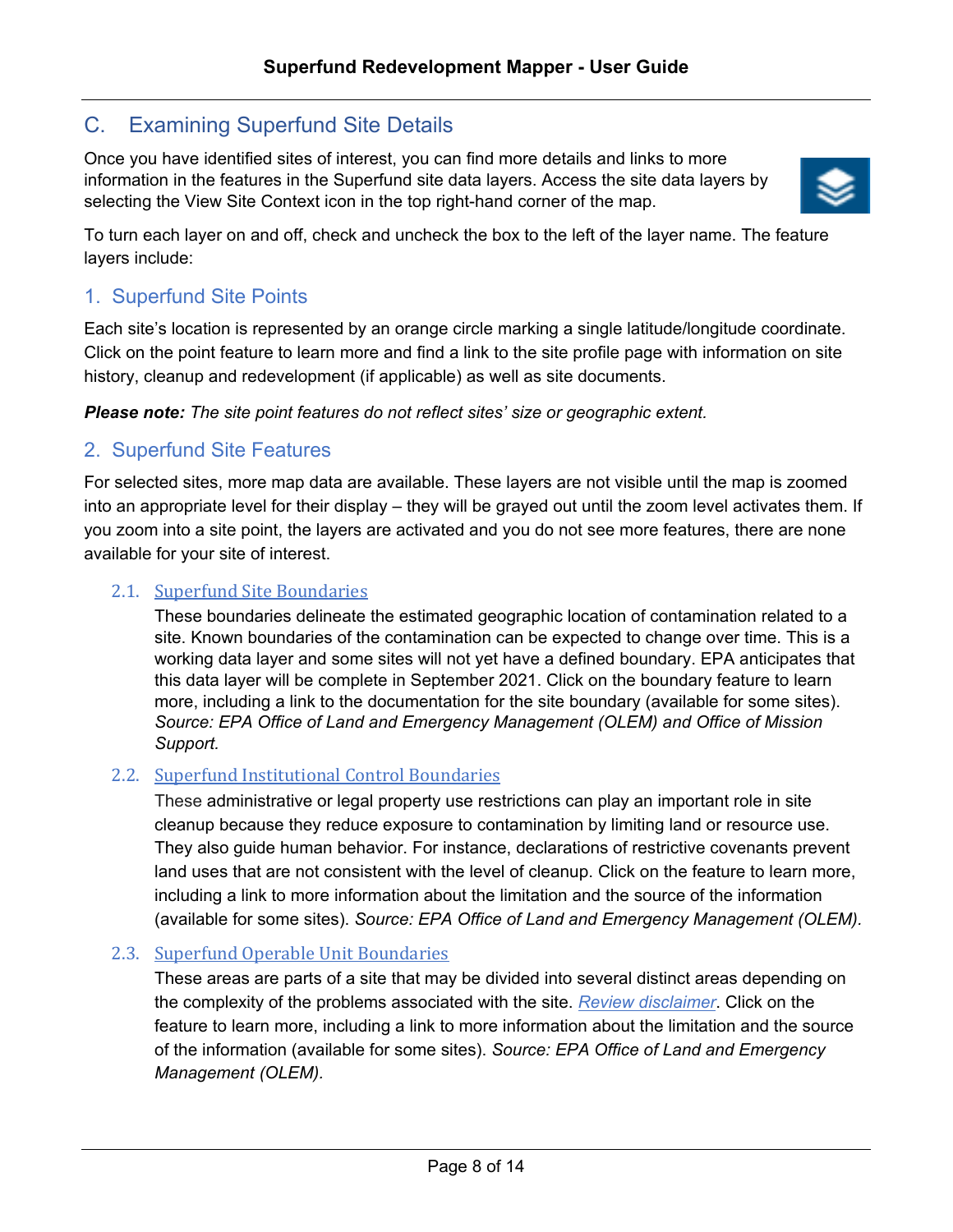# <span id="page-8-0"></span>D. Exploring Superfund Site Context

To learn more about the area surrounding each site, explore the additional site context layers. Select the View Site Context icon in the top right-hand corner of the map.



To turn each layer on and off, check and uncheck the box to the left of the layer name. To learn more about each layer, select the ellipses to the right of the layer name and select *Show item details*, or click the links below. Some layers may only be visible at specific scale ranges. If the layer you are interested in exploring is in light gray text, try zooming in or out until it becomes visible.

To reveal a pop-up box with a summary of the relevant information and links to more content, click on any site feature.

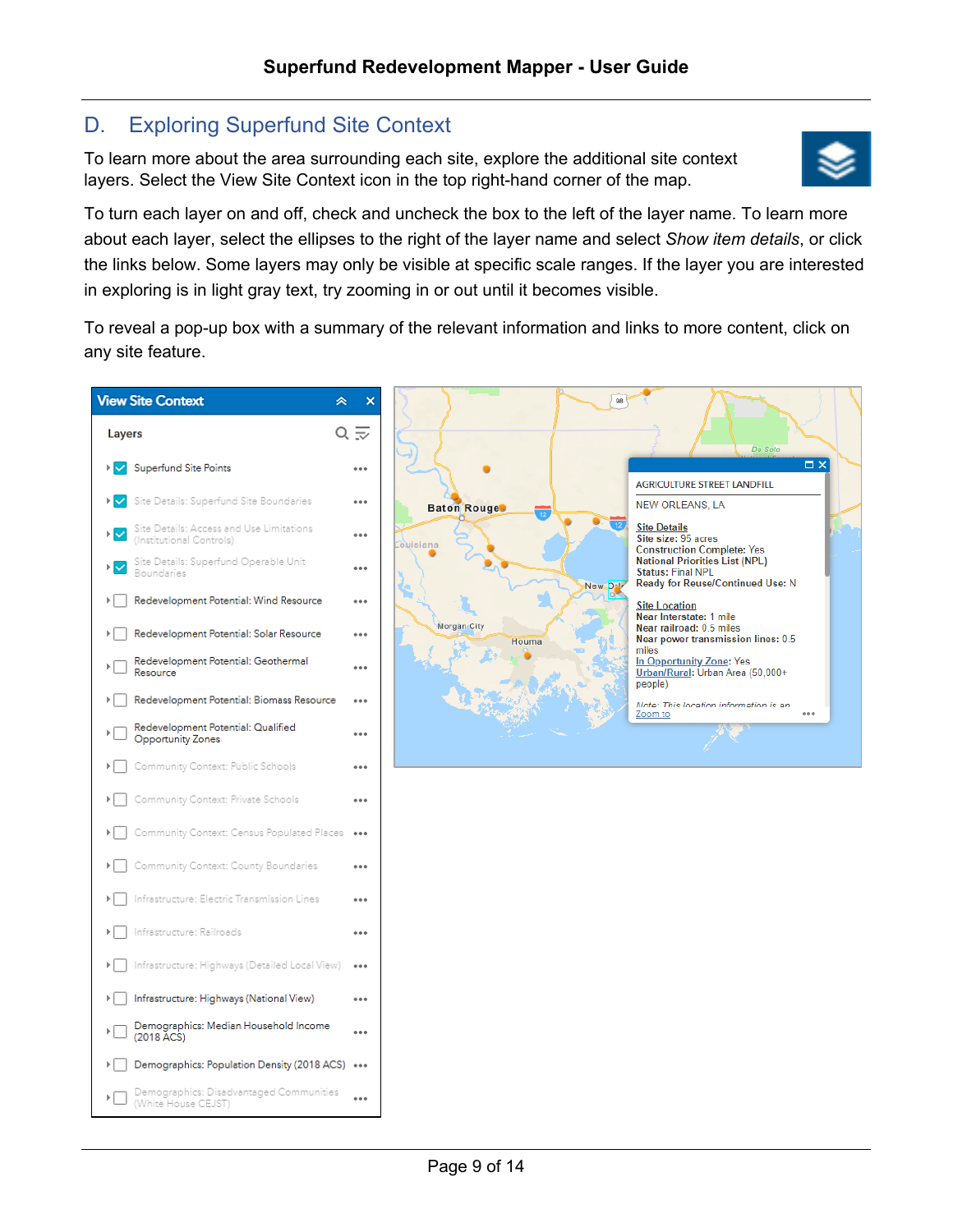#### <span id="page-9-0"></span>1. Redevelopment Potential

#### 1.1. [Wind Resource](https://epa.maps.arcgis.com/home/item.html?id=01f02d3d5ff14609801d084a69c9b180)

<span id="page-9-1"></span>From the Wind-RE-Powering America's Land Mapper. Contaminated lands, landfills and mine sites that have pre-screened favorably for wind resource potential. It includes data that cover the United States and U.S. territories. The site data come from EPA program offices and 16 states. *Source: EPA Office of Land and Emergency Management (OLEM), EPA's RE-Powering America's Land Initiative.*

#### 1.2. [Solar Resource](https://epa.maps.arcgis.com/home/item.html?id=c4d86542478b416fa2a875887862255e)

<span id="page-9-2"></span>From the Solar-RE-Powering America's Land Mapper. Contaminated lands, landfills and mine sites that have pre-screened favorably for solar (photovoltaic) resource potential. It includes data that cover the United States and U.S. territories. The site data come from EPA program offices and 16 states. *Source: EPA Office of Land and Emergency Management (OLEM), EPA's RE-Powering America's Land Initiative.*

#### 1.3. [Geothermal Resource](https://epa.maps.arcgis.com/home/item.html?id=fe7b45e397fe47609e582987a5c770b4)

<span id="page-9-3"></span>From the Geothermal-RE-Powering America's Land Mapper. Contaminated lands, landfills and mine sites that have pre-screened favorably for geothermal heat pump potential. It includes data that cover the United States and U.S. territories. The site data come from EPA program offices and 16 states. *Source: EPA Office of Land and Emergency Management (OLEM), EPA's RE-Powering America's Land Initiative.*

#### <span id="page-9-4"></span>1.4. [Biomass Resource](https://epa.maps.arcgis.com/home/item.html?id=107f47205ef249c78cf4adf6fb9b3a46)

From the Biomass-RE-Powering America's Land Mapper. Contaminated lands, landfills and mine sites that have pre-screened favorably for biopower and biofuel potential. It includes data that cover the United States and U.S. territories. The site data come from EPA program offices and 16 states. *Source: EPA Office of Land and Emergency Management (OLEM), EPA's RE-Powering America's Land Initiative.*



For more information about renewable energy, please visit **EPA's RE-Powering Mapper**, an online interactive web application, that allows users to visualize EPA's information about renewable energy potential on contaminated lands, landfills and mine sites.

#### 1.5. [Qualified Opportunity Zones](https://epa.maps.arcgis.com/home/item.html?id=a643764949a04383ae9e167ef9e0b0c1)

<span id="page-9-5"></span>Opportunity Zones are areas where new investments, under certain conditions, may be eligible for preferential tax treatment. First designated in 2018, the zones are designed to attract private investment and strengthen the financial viability of redevelopment projects. They cover parts of all 50 states, the District of Columbia and five U.S. territories. To learn more, visit the [Superfund Redevelopment Opportunity Zones webpage.](https://www.epa.gov/superfund-redevelopment-initiative/superfund-redevelopment-using-opportunity-zone-tax-incentives) *Feature layer by EPA. Source: U.S. Department of the Treasury Community Development Financial Institutions Fund.*

#### <span id="page-9-6"></span>2. Community Context

#### 2.1. [Public Schools](https://epa.maps.arcgis.com/home/item.html?id=87376bdb0cb3490cbda39935626f6604)

<span id="page-9-7"></span>Public schools, as defined by the Common Core Data (CCD) for the Homeland Infrastructure [Foundation-Level Data \(HIFLD\) database.](https://gii.dhs.gov/HIFLD) *Source: Oak Ridge National Laboratory (ORNL)*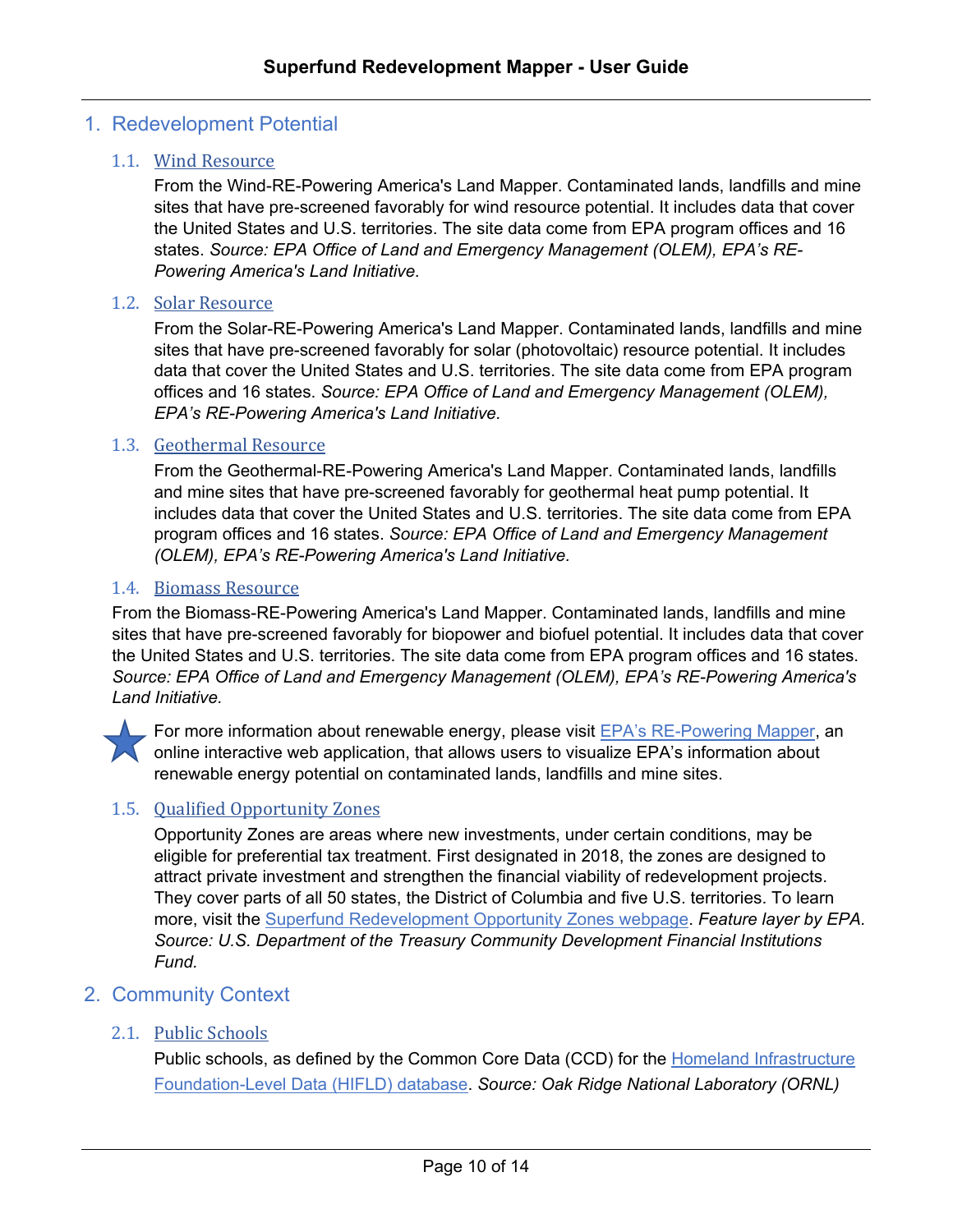*Geographic Information Science and Technology (GIST) Group, National Geospatial-Intelligence Agency (NGA) Homeland Security Infrastructure Program (HSIP) Team.*

#### 2.2. [Private Schools](https://epa.maps.arcgis.com/home/item.html?id=0dfe37d2a68545a699b999804354dacf)

<span id="page-10-0"></span>Private schools, as defined by the Private School Survey (PSS) for the [Homeland](https://gii.dhs.gov/HIFLD)  [Infrastructure Foundation-Level Data \(HIFLD\) database.](https://gii.dhs.gov/HIFLD) *Source: Oak Ridge National Laboratory (ORNL) Geographic Information Science and Technology (GIST) Group, National Geospatial-Intelligence Agency (NGA) Homeland Security Infrastructure Program (HSIP) Team.*

#### 2.3. [Census Populated Places Boundaries](https://epa.maps.arcgis.com/home/item.html?id=d8e6e822e6b44d80b4d3b5fe7538576d)

<span id="page-10-1"></span>Populated place areas that include census-designated places, consolidated cities and incorporated places in the United States identified by the U.S. Census Bureau. *Source: Esri, TomTom.*

#### 2.4. [County Boundaries](https://epa.maps.arcgis.com/home/item.html?id=48f9af87daa241c4b267c5931ad3b226)

<span id="page-10-2"></span>County boundaries in all 50 states, the District of Columbia and Puerto Rico. *Source: Esri, TomTom, U.S. Department of Commerce, U.S. Census Bureau.*

#### <span id="page-10-3"></span>3. Infrastructure

#### 3.1. [Electric Power Transmission Lines](https://epa.maps.arcgis.com/home/item.html?id=70512b03fe994c6393107cc9946e5c22)

<span id="page-10-4"></span>Lines operated at relatively high voltages varying from 69 kilovolts (kV) up to 765 kV and capable of transmitting large quantities of electricity over long distances. *Source: Sarah Spalding, Esri Living Atlas curated content.*

#### 3.2. [Railroads](https://epa.maps.arcgis.com/home/item.html?id=d209f26edc86485a9c631311e50d9940)

<span id="page-10-5"></span>A comprehensive database of the nation's railway system. *Source: Federal Railroad Administration (FRA), Esri.*

3.3. [Highways](https://epa.maps.arcgis.com/home/item.html?id=91c6a5f6410b4991ab0db1d7c26daacb)

<span id="page-10-6"></span>Rural and urban interstate highways, part of the National Highway Planning Network, published by the Federal Highway Administration as part of the National Transportation Atlas Databases for the United States. *Source: Esri.*

#### <span id="page-10-7"></span>4. Demographics

#### 4.1. [ACS Median Household Income](https://epa.maps.arcgis.com/home/item.html?id=45ede6d6ff7e4cbbbffa60d34227e462)

<span id="page-10-8"></span>2018 ACS summary data of median household income in the United States. *Feature layer by Esri. Source: U.S. Census Bureau's American Community Survey (ACS) 2015-2019 5-year estimates, Table(s) B19013B, B19013C, B19013D, B19013E, B19013F, B19013G, B19013H, B19013I, B19049, B19053.*

#### <span id="page-10-9"></span>4.2. ACS [Population Density](https://www.arcgis.com/home/item.html?id=b9095ebdf5e8442588ab3f269dc7ee5e)

2018 ACS summary data of population density in the United States. *Feature layer by Esri. Source: Esri, U.S. Census Bureau.*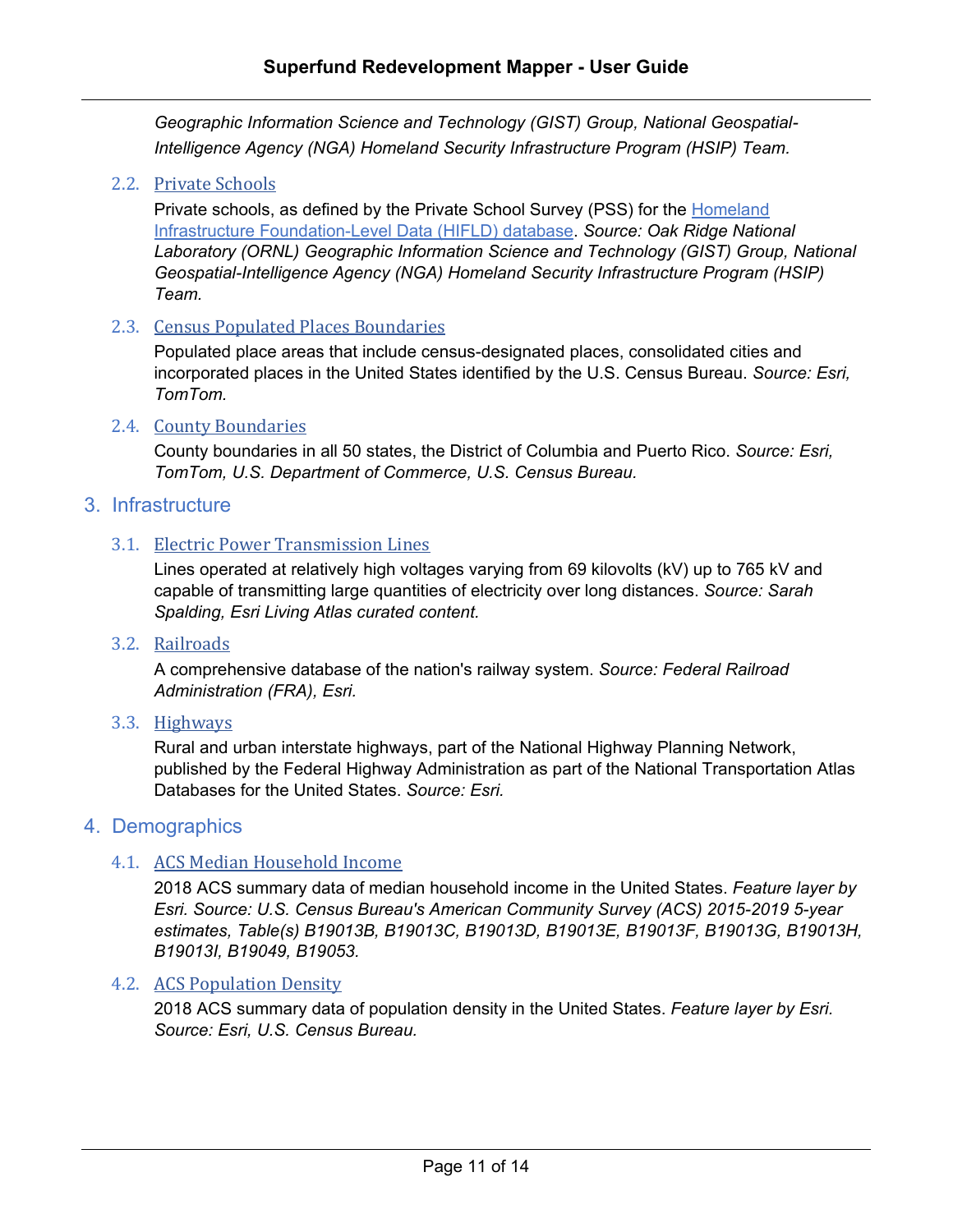#### 4.3. [Climate and Economic Justice Screening Tool](https://screeningtool.geoplatform.gov/en/cejst#3/33.47/-97.5) (CEJST) Data

<span id="page-11-0"></span>Communities are identified as disadvantaged for the purposes of the Justice40 Initiative, by considering environmental, climate, and socioeconomic indicators. *Static data layer downloaded from CEJST Webpage. Source: Council on Environmental Quality, White House.*

#### <span id="page-11-1"></span>5. Environment

#### 5.1. [USA Flood Hazard Areas](https://epa.maps.arcgis.com/home/item.html?id=11955f1b47ec41a3af86650824e0c634)

<span id="page-11-2"></span>Flood zones from the Flood Insurance Rate Map created by the Federal Emergency Management Agency. *Source: Federal Emergency Management Agency (FEMA), Esri.*

#### 5.2. [Hydrography](https://epa.maps.arcgis.com/home/item.html?id=99fe2ebfe47a4c66a2a2527448e032b2)

<span id="page-11-3"></span>Rivers, streams, lakes, waterfalls, gauging stations, wells and other water-related features in the continental United States, Alaska, Hawaii and Puerto Rico. *Source: EPA.*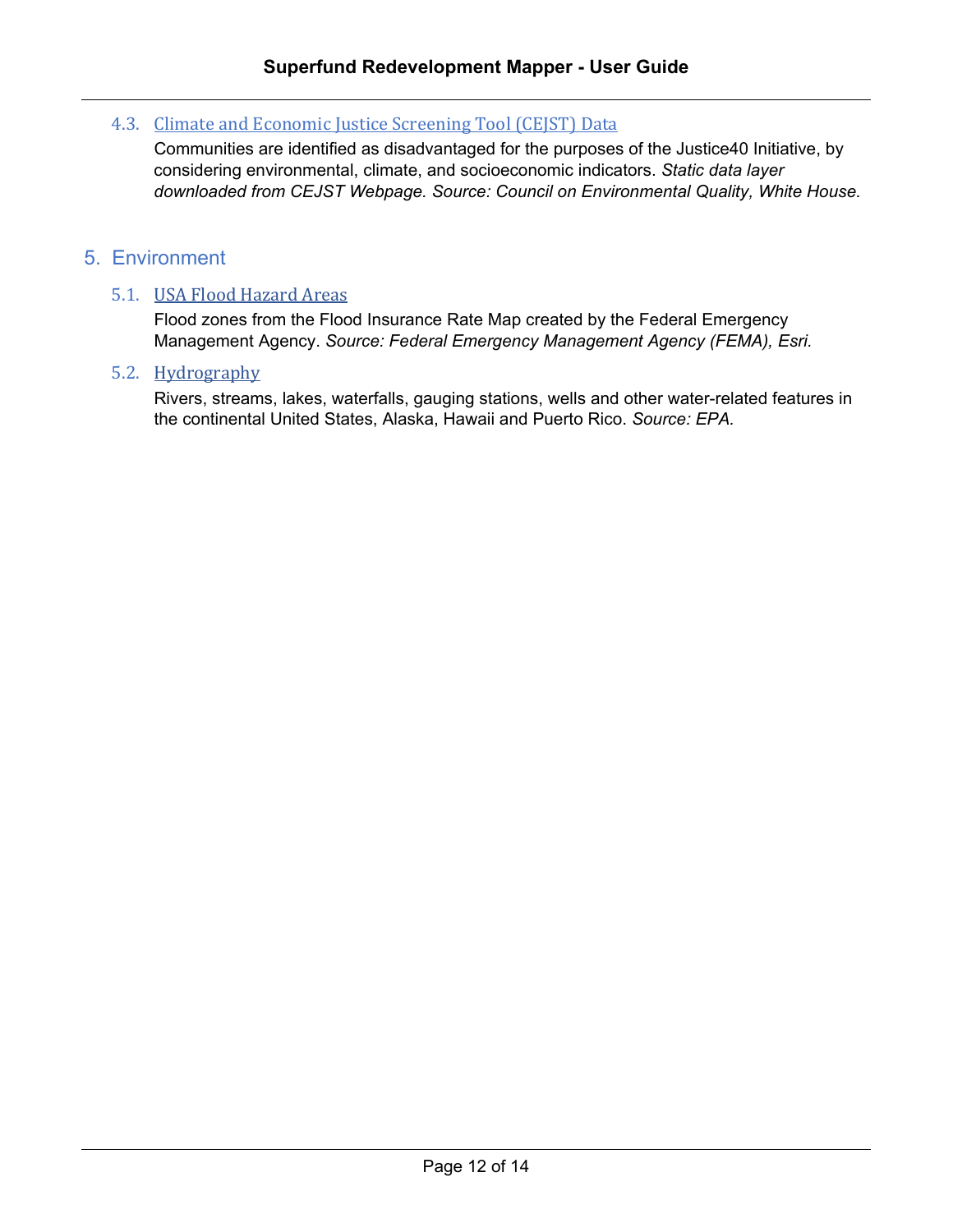# <span id="page-12-0"></span>E. Using Additional Map Tools

Access the tools below using the menu bar at the top right.



View a legend for active map layers.

Change the basemap. Choose from a range of background maps.

Add more geospatial data by searching for an online source, adding them from a URL or uploading a file.

Draw features on the map. Add temporary points, symbols, or text boxes to customize the look of the map.

Create a bookmark. The bookmark allows you to return to a view of the map after you zoom in to an area of interest.

The following tools are available in the top left corner.



Reset the map to the default extent.

Zoom in to your location on the map. To use this feature, allow your browser or network to detect your physical location.

The tools below are available in the bottom left-hand corner.



Print the map on the current screen. You can change the map title, layout and export format.

Select one or more features on the map. Choose which layers to select from by checking and unchecking boxes next to the layer names.

Share a link through email or social media, or by copying a link or access code to embed the app in a website.